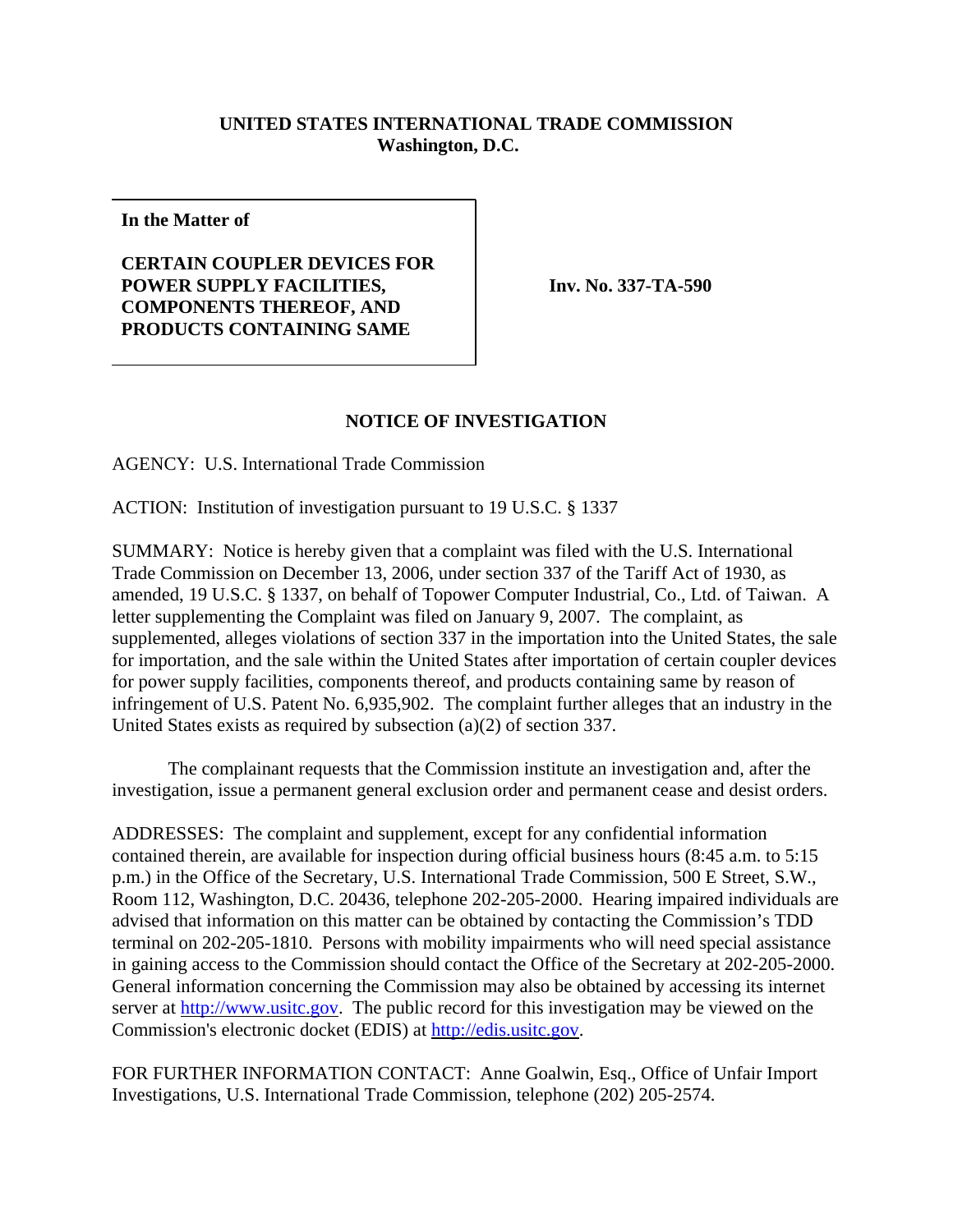AUTHORITY: The authority for institution of this investigation is contained in section 337 of the Tariff Act of 1930, as amended, and in section 210.10 of the Commission's Rules of Practice and Procedure, 19 C.F.R. § 210.10 (2006).

SCOPE OF INVESTIGATION: Having considered the complaint, the U.S. International Trade Commission, on January 10, 2007, ORDERED THAT –

(1) Pursuant to subsection (b) of section 337 of the Tariff Act of 1930, as amended, an investigation be instituted to determine whether there is a violation of subsection  $(a)(1)(B)$  of section 337 in the importation into the United States, the sale for importation, or the sale within the United States after importation of certain coupler devices for power supply facilities, components thereof, and products containing same by reason of infringement of one or more of claims 1-14 of U.S. Patent No. 6,935,902, and whether an industry in the United States exists as required by subsection (a)(2) of section 337;

(2) For the purpose of the investigation so instituted, the following are hereby named as parties upon which this notice of investigation shall be served:

(a) The complainant is  $-$ 

Topower Computer Industrial Co., Ltd. 7F, No. 7, Lane 235 Pao Chiao Road Xindian City, Taipei Hsien Taiwan

(b) The respondents are the following entities alleged to be in violation of section 337, and are the parties upon which the complaint is to be served:

> Xion/Axpertec Inc. 201 Lemon Creek Drive No. B Walnut, CA 91789

Thermaltake Technology, Inc. USA 525 Parriott Place City of Industry, CA 91745

Thermaltake Technology Co., Ltd., Taiwan 8F., No. 27, Lane 155, Sec. 3 Peishen Rd., Saen Keng Hsiang, Taipei Hsien Taiwan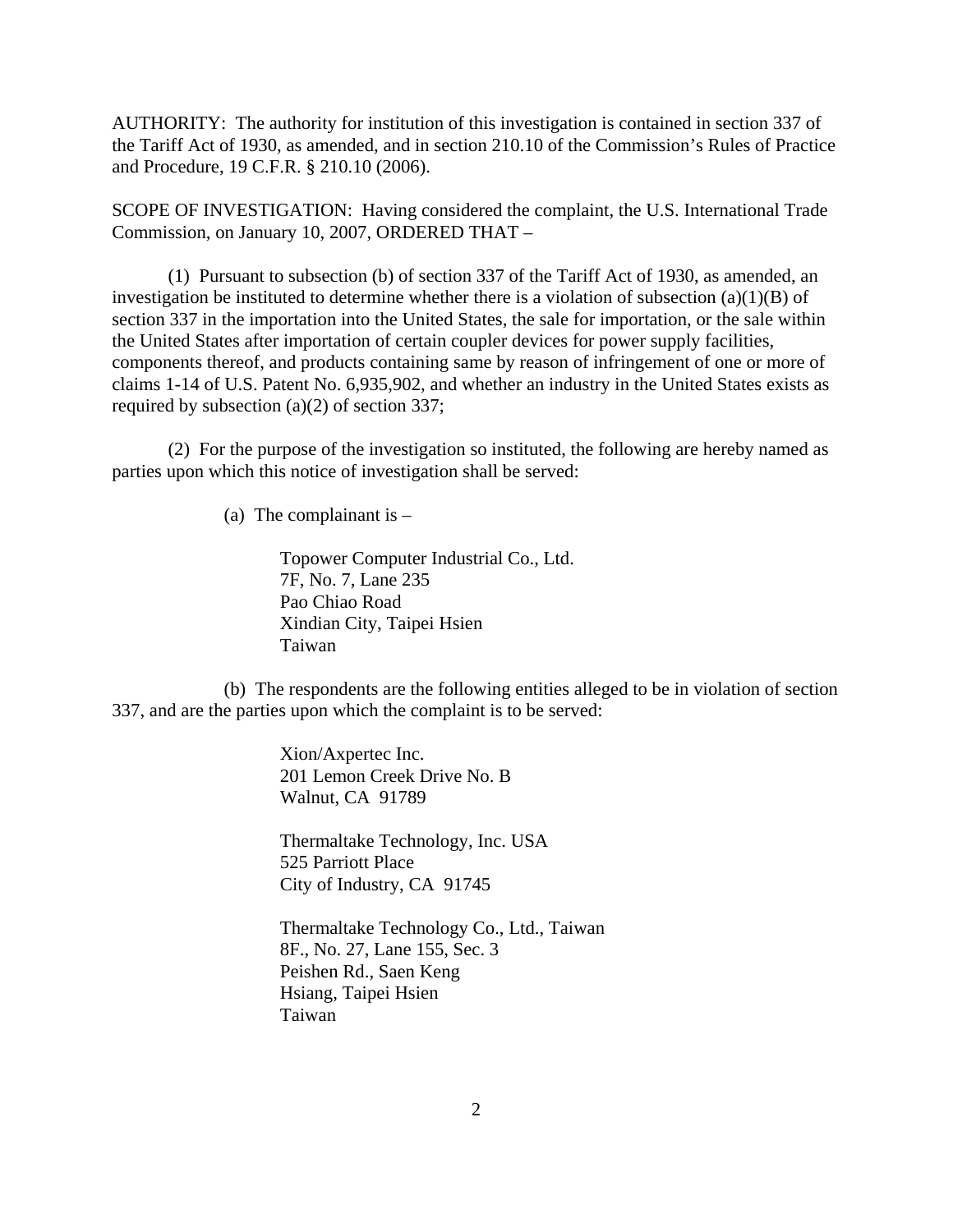Aspire/Apevia Int'l Corp. 21490 Ferrero Pkwy. City of Industry, CA 91789

MGE Company, USA 18235 Valley Boulevard City of Industry, CA 91744

Raidcom Technology Inc., Corporation 15339 E. Don Julian Rd. City of Industry, CA 91745

Codegen Technology Co., Ltd. 581 Yorbita Road City of Industry, CA 91748

Leadman Electronic Co., Ltd. 891 S. Azusa Ave. B-6 City of Industry, CA 91748

Hipro Electronics Co., Ltd. 19937 Harrison Avenue City of Industry, CA 91789

Cooler Master Inc., USA 1951 S. Parco Av. Unit A Ontario, CA 91761

Cooler Master Co., Ltd., Taiwan 9F, No. 782, Chung-Cheng Rd., Chung-Ho City, Taipei Hsien Taiwan

Broadway Com Corp. 18715 E. Harrison Avenue City of Industry, CA 91789

JPAC Computer, Inc. 14422 Valley Blvd. City of Industry, CA 91746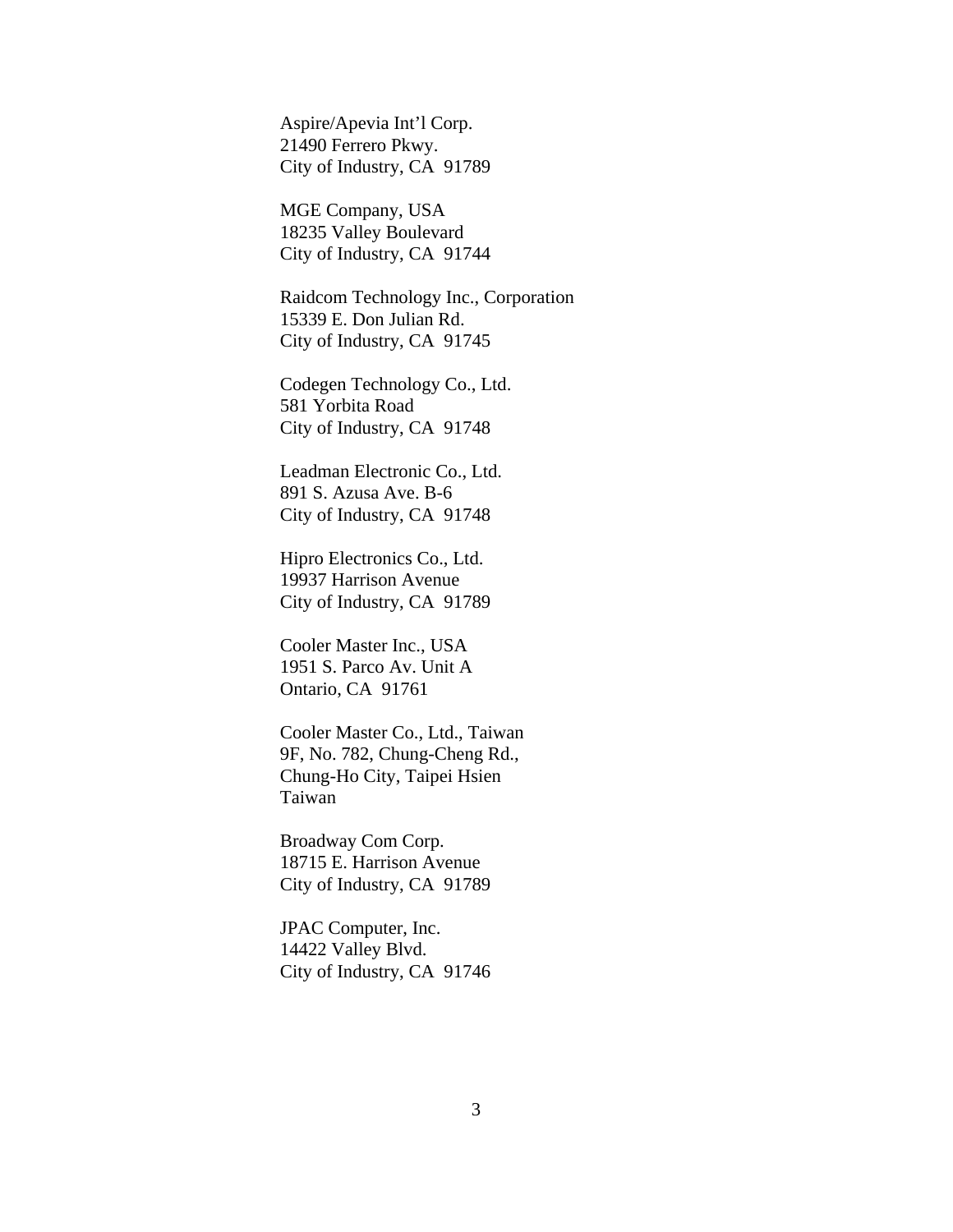Silent Power Electronics, GmbH Mühlenstr. 123 41352 Korschenbroich Germany

Linkworld Electronics Corporation 670 Endeavor Circle Brea, CA 92821

Acbel Polytech Inc. 251 Dominion Dr., Suite 103 Morrisville, NC 27560

HEC Group, Compucase Enterprise, USA 16720 Chestnut Street, Unit C City of Industry, CA 91748

HEC Group, Compucase Enterprise, Taiwan No. 225, Lane 54, An-Ho Rd Sec. 2, Tainan Taiwan

Atrix Inc. 9680 Flair Drive El Monte, CA 91731

ASYS 19941 Harrison Avenue City of Industry, CA 91789

Logisys Computer Inc. 1962 West Holt Avenue Pomona, CA 91768

Best Buy Enterprise Services, Inc. B6 7601 Penn Avenue South Richfield, MN 55423

Sunbeam Company 15339 Don Julian Rd. City of Industry, CA 91745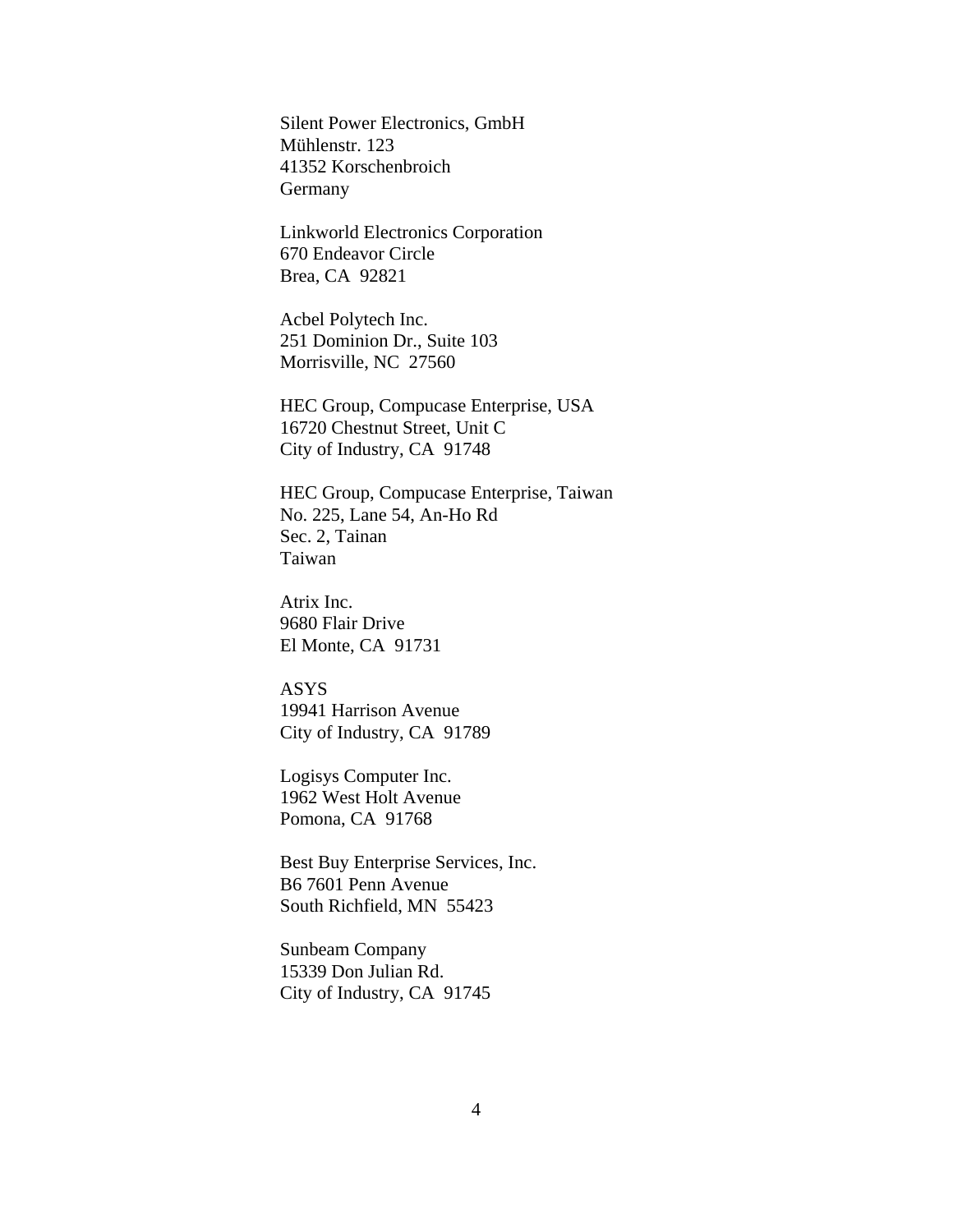Sirtec International Co., Ltd. 2430 N. Glassell St., #F Orange, CA 92865

Enhance Electronics 13100 Alondra Boulevard, Unit 106 Cerritos, CA 90701

Super Flower Computer Inc. 7 Fl. No. 649-1, Chung-Cheng Rd. Hsinchuang City, Taipei Hsien Taiwan

Taiwan Youngyear Electronics Co., Ltd. 113, Lin Sen Rd., Taoyuan Taiwan

Sun Pro Electronics Co., Ltd. No. 46, Luwei Village, Sanzing Industrial Area, Quingxi Town, Dongguan City Guangdon Province China

Unitek Electronics Co., Ltd. HuiMingSheng Industrial Zone, FuYong Town, BaoAn, Shen Zhen China

Shenzhen Chi Yuan Industrial Co., Ltd. Hang-Jia Industrial Park Xue-Xiang Village Bu-Ji Town Shenzhen Guangdong 518129 China

(c) The Commission investigative attorney, party to this investigation, is Anne Goalwin, Esq., Office of Unfair Import Investigations, U.S. International Trade Commission, 500 E Street, S.W., Room 401-R, Washington, D.C. 20436; and

(3) For the investigation so instituted, the Honorable Robert L. Barton, Jr. is designated as the presiding administrative law judge.